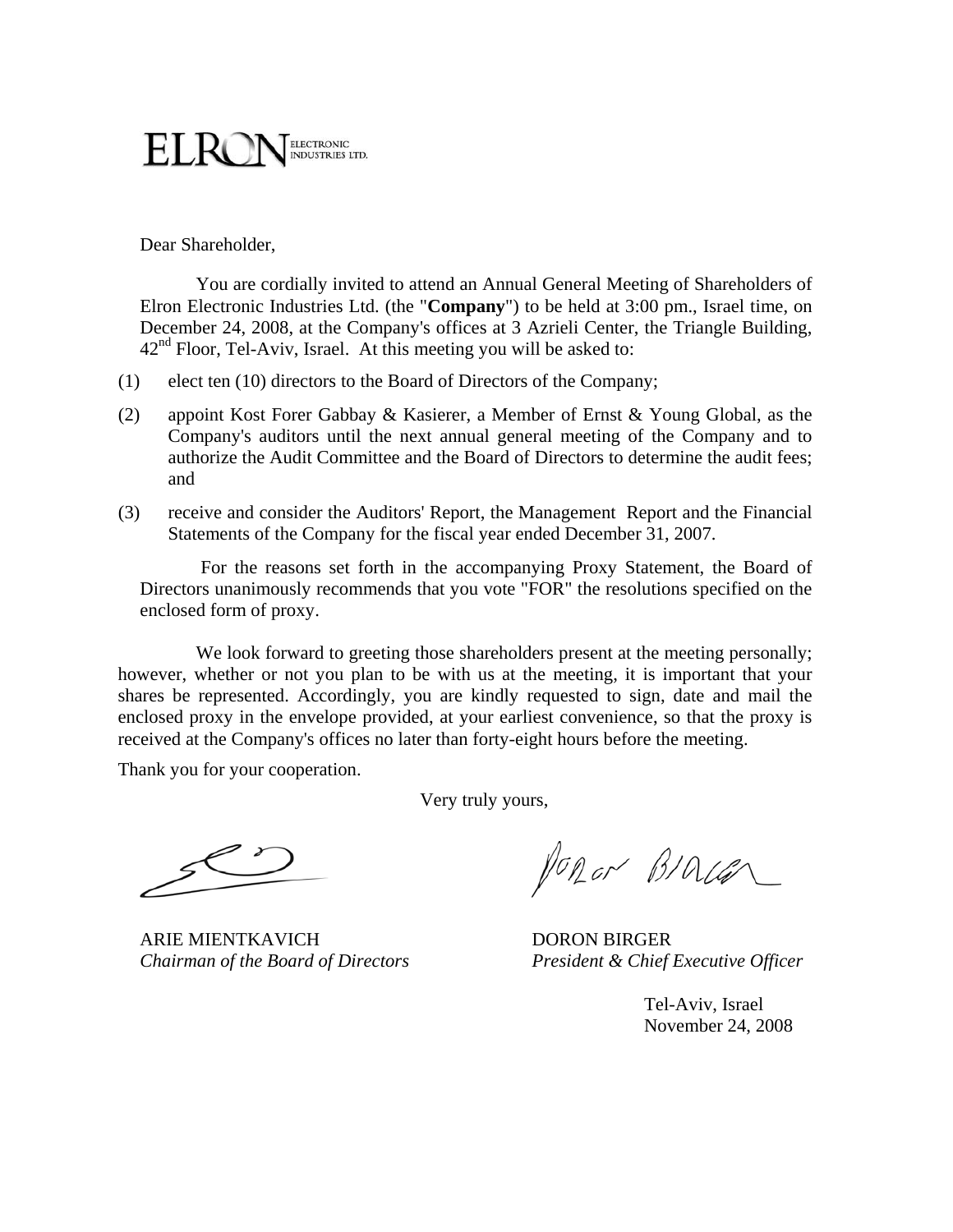#### **ELRON ELECTRONIC INDUSTRIES LTD. NOTICE OF THE ANNUAL GENERAL MEETING OF SHAREHOLDERS**

Notice is hereby given that an Annual General Meeting of Shareholders (the "**Meeting**") of Elron Electronic Industries Ltd. (the "**Company**") will be held at 3:00 p.m., Israel time, on December 24, 2008, at the Company's offices at 3 Azrieli Center, the Triangle Building, 42nd Floor, Tel-Aviv, Israel.

In the Meeting the shareholders will be asked to:

- (1) elect ten (10) directors to the Board of Directors of the Company;
- (2) appoint Kost Forer Gabbay & Kasierer, a Member of Ernst & Young Global, as the Company's auditors until the next annual general meeting of the Company and to authorize the Audit Committee and the Board of Directors to determine the audit fees; and
- (3) receive and consider the Auditors' Report, the Management Report and the Financial Statements of the Company for the fiscal year ended December 31, 2007.

Shareholders of record at the close of business on November 21, 2008 are entitled to notice of, and to vote at, the Meeting. All shareholders are cordially invited to attend the Meeting in person.

Shareholders who are unable to attend the Meeting in person are kindly requested to complete, date and sign the enclosed form of proxy and return it promptly in the preaddressed envelope provided. No postage is required if mailed in the United States. The Company must receive proxies at its office by 3:00 p.m., Israel time, on December 22, 2008. Shareholders may revoke their proxies at any time before the Meeting by providing written notice to the Company. Shareholders who attend the Meeting may revoke their proxies and vote their shares in person. Shareholders registered in the Company's shareholders register in Israel and shareholders who hold shares through members of the Tel Aviv Stock Exchange, may also vote through this enclosed form of proxy by completing, signing, dating and mailing the proxy with a copy of their identity card, passport or certification of incorporation, as the case may be, to the Company's offices. Shareholders who hold shares through members of the Tel Aviv Stock Exchange and intend to vote their shares either in person or by proxy must deliver the Company an ownership certificate confirming their ownership of the Company's shares on the record date, which certificate must be approved by a recognized financial institution, as required by the Israeli Companies Regulations (Proof of Ownership of Shares for Voting at General Meeting) of 2000, as amended.

Shareholders are allowed to apply in writing, through the Company, to the other shareholders of the Company in order to convince them with regard to their vote on items on the agenda of the Meeting ("Position Notice"). Position Notices may be sent to the Company's offices at the address above. The last date for issuance of such Position Notices to the Company is December 8, 2008.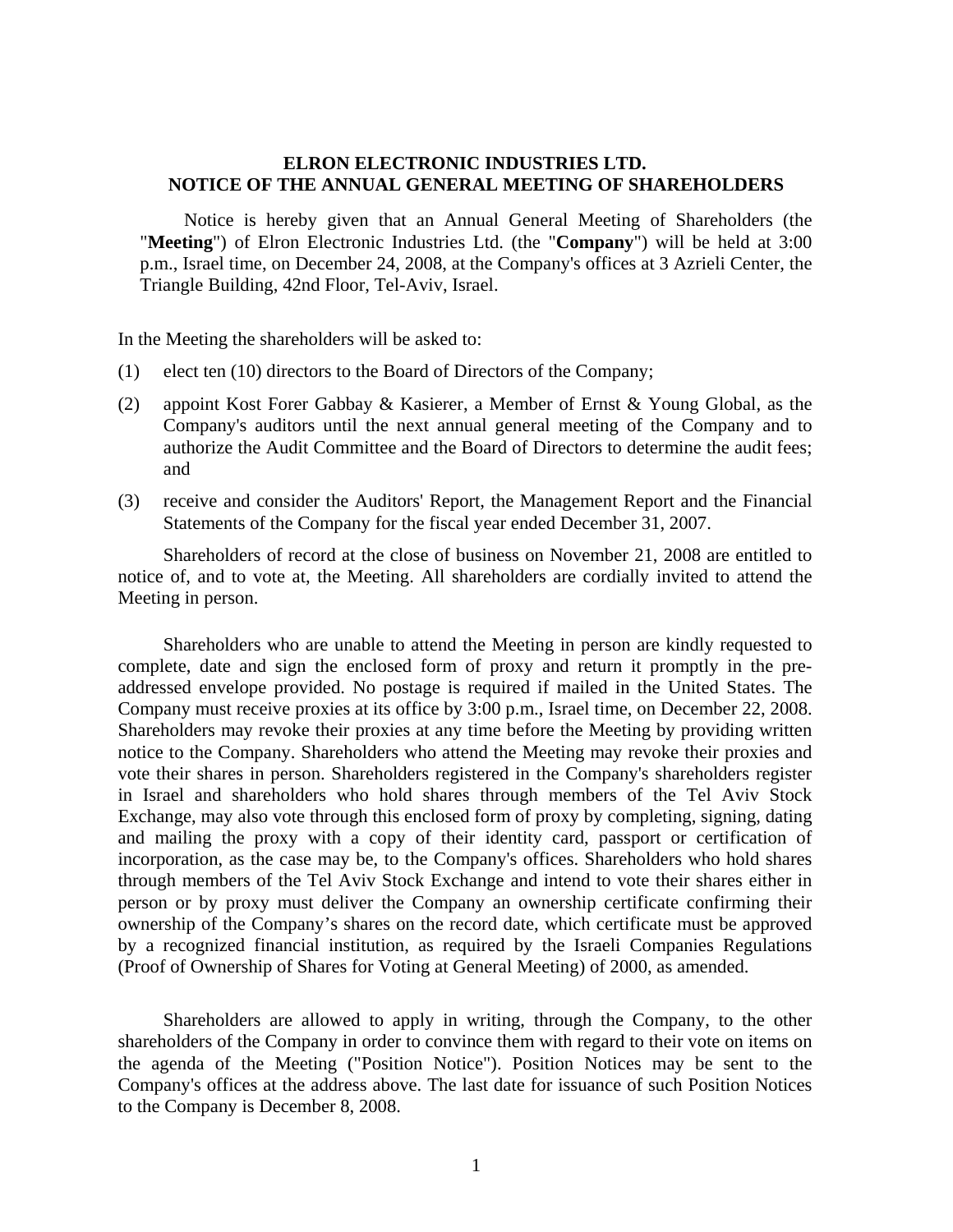Joint holders of shares should take note that, pursuant to Article 56 of the Articles of Association of the Company, the vote of the senior of joint holders of any share who tenders a vote, whether in person or by proxy, will be accepted to the exclusion of the vote(s) of the other joint holder(s) of the share, and for this purpose, seniority will be determined by the order in which the names are listed in the Register of Shareholders.

By Order of the Board of Directors,

ARIE MIENTKAVICH DORON BIRGER

PORON BIOLER

*Chairman of the Board of Directors President & Chief Executive Officer*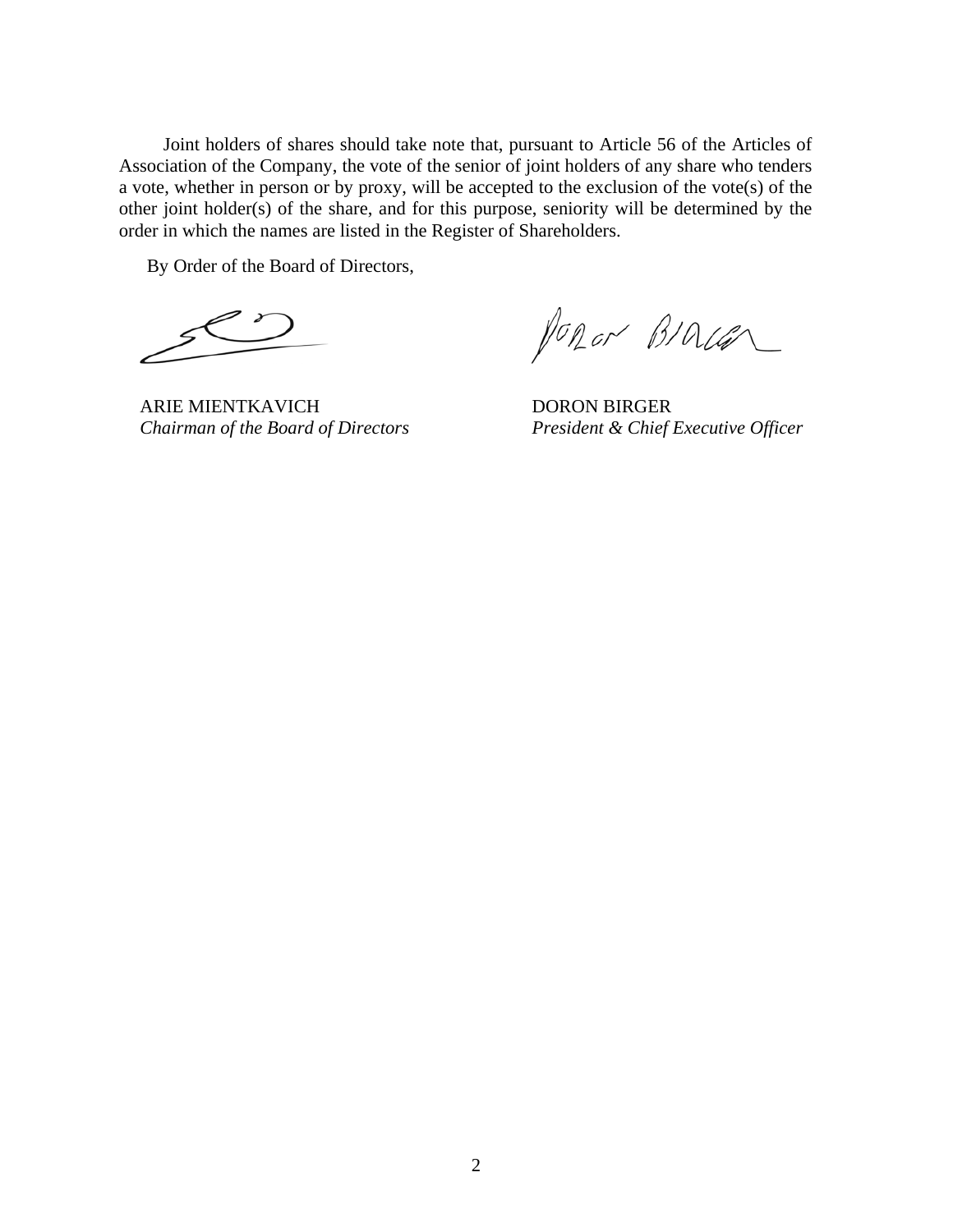#### **ELRON ELECTRONIC INDUSTRIES LTD. 3 Azrieli Center The Triangle Building, 42nd Floor Tel-Aviv, Israel**

#### **PROXY STATEMENT**

This Proxy Statement is furnished to the holders of Ordinary Shares, NIS 0.003 nominal value per share (the "Ordinary Shares"), of Elron Electronic Industries Ltd. (the "Company" or "Elron") in connection with the solicitation by the Board of Directors of the Company (the "Board") of proxies for use at an Annual General Meeting of Shareholders (the "Meeting") to be held on December 24, 2008, at 3:00 p.m., Israel time, or at any adjournment thereof, pursuant to the accompanying Notice of Special General Meeting of Shareholders.

It is proposed that at the Meeting, the Shareholders approve the following resolutions: (1) to elect ten (10) directors to the Board (2) to appoint Kost Forer, Gabbay & Kasierer, a Member of Ernst & Young Global, as the Company's auditors until the next annual general meeting of the Company and to authorize the Audit Committee and the Board of Directors to determine the audit fees; and (3) to receive and consider the Auditors' Report, the Management Report and the Financial Statements of the Company for the fiscal year ended December 31, 2007.

The Company is unaware at this time of any other matters that will come before the Meeting.

A form of proxy for use at the Meeting and a return envelope for the proxy are enclosed. Shareholders may revoke the authority granted by their execution of proxies at any time before the effective exercise thereof, by filing with the Company a written notice of revocation or a duly executed proxy bearing a later date, or by voting in person at the Meeting. Unless otherwise indicated on the form of proxy, shares represented by any proxy properly executed and received by the Company at least forty-eight hours prior to the Meeting will be voted in favor of all the matters to be presented at the Meeting, as described above. On all matters considered at the Meeting, abstentions and broker non-votes will not be considered to have been voted. Although abstentions are taken into account to determine if a quorum is present, broker non-votes are not.

Proxies for use at the Meeting are being solicited by the Board Only shareholders of record at the close of business on November 21, 2008 will be entitled to notice of and to vote at the Meeting. Proxies are being mailed to shareholders on or about November 24, 2008 and will be solicited chiefly by mail; however, certain officers, directors, employees and agents of the Company, none of whom will receive additional compensation therefor, may solicit proxies by telephone, fax or other personal contact. The Company will bear the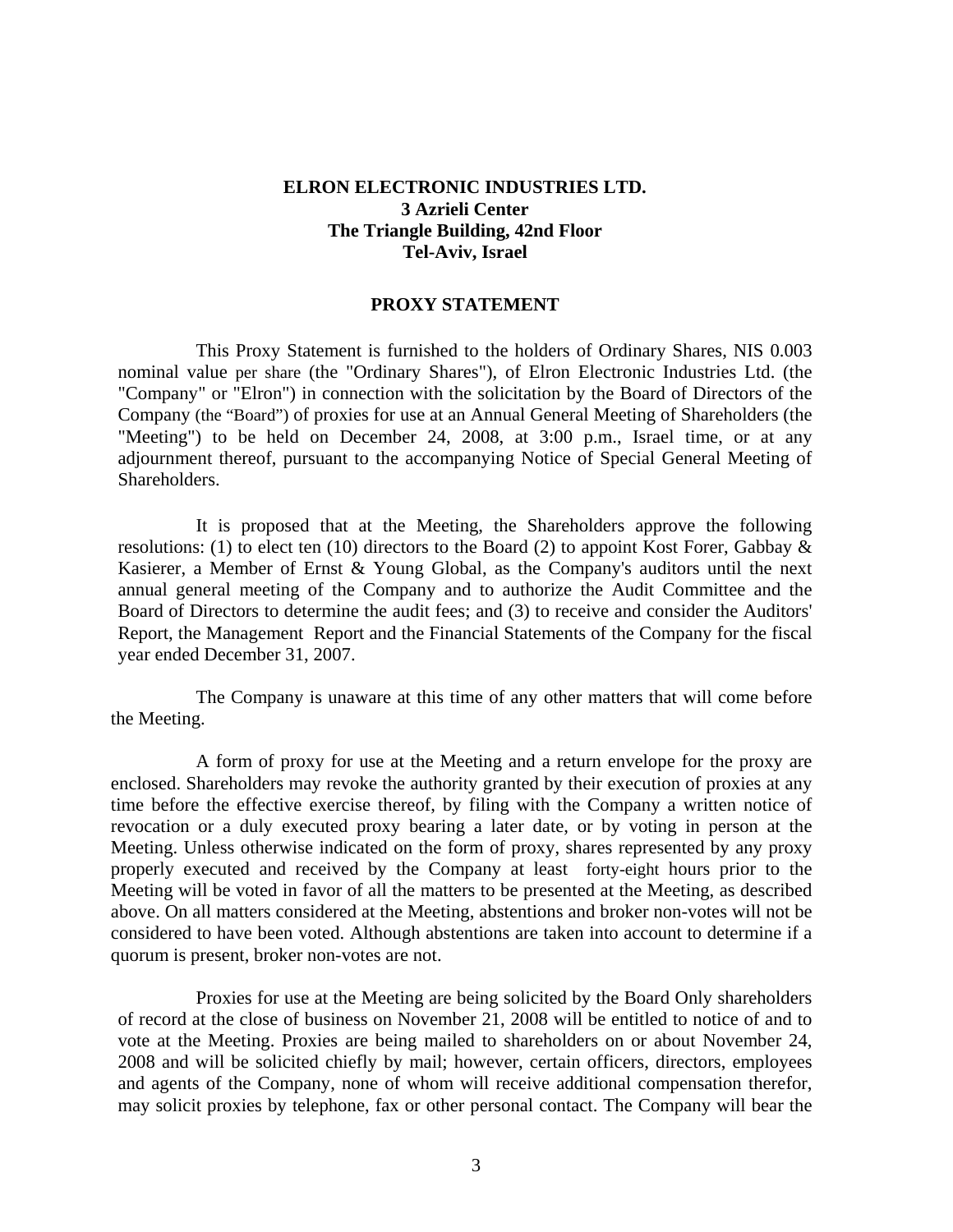cost of the solicitation of proxies, including the cost of preparing, assembling and mailing the proxy material, and will reimburse the reasonable expenses of brokerage firms and others for forwarding material to beneficial owners of Ordinary Shares.

On November 2, 2008, the Company had issued and outstanding 29,650,017 Ordinary Shares, each of which is entitled to one vote upon each of the matters to be presented at the Meeting. No less than two shareholders holding one-third of the outstanding Ordinary Shares, present in person or by proxy and entitled to vote, will constitute a quorum at the Annual General Meeting.

### **BENEFICIAL OWNERSHIP OF SECURITIES BY CERTAIN BENEFICIAL OWNERS AND MANAGEMENT**

The following table sets forth, as of November 2, 2008, unless otherwise specified, the number of Ordinary Shares beneficially owned by all shareholders known to us to beneficially own more than 5% of our Ordinary Shares and by all officers and directors as a group\*:

| <b>Number of</b>       | <b>Percent of</b> |
|------------------------|-------------------|
| <b>Ordinary Shares</b> | <b>Ordinary</b>   |
|                        | <b>Shares</b>     |
|                        |                   |
|                        |                   |
| 14,442,111             | 48.71%            |
| 11,079                 | 0.07%             |
|                        |                   |
| 1,547,920**            | 5.22%             |
|                        |                   |
| 214,474                | 0.72%             |
|                        |                   |

\* The above table does not include 62,118 shares held by the Clal Insurance Group not for its own account and 6,700 shares held by Epsilon Mutual Fund, an entity controlled by IDBD and IDBH, which shares are not held for their own account.

\*\*Based on information provided in a Schedule 13D filed by the Menora Group with the Securities and Exchange Commission on December 26, 2007.

 (1) IDB Holding Corporation Ltd. ("IDBH") is the parent of IDB Development Corporation Ltd. ("IDBD"), which, in turn, is the parent of DIC and Clal Insurance Group ("Clal Insurance"). IDBH, IDBD, DIC and Clal Insurance are public companies whose ordinary shares are traded on the Tel Aviv Stock Exchange ("TASE").

As of November 2, 2008, IDBH was controlled as follows: (i) Ganden Holdings Ltd. ("Ganden"), a private Israeli company controlled by Nochi Dankner (the father of Rona Dankner) and his sister Shelly Bergman, held, directly and through a wholly-owned subsidiary, approximately 55.01% of the outstanding shares of IDBH; (ii) Shelly Bergman, through a wholly-owned company, helds approximately 4.23% of the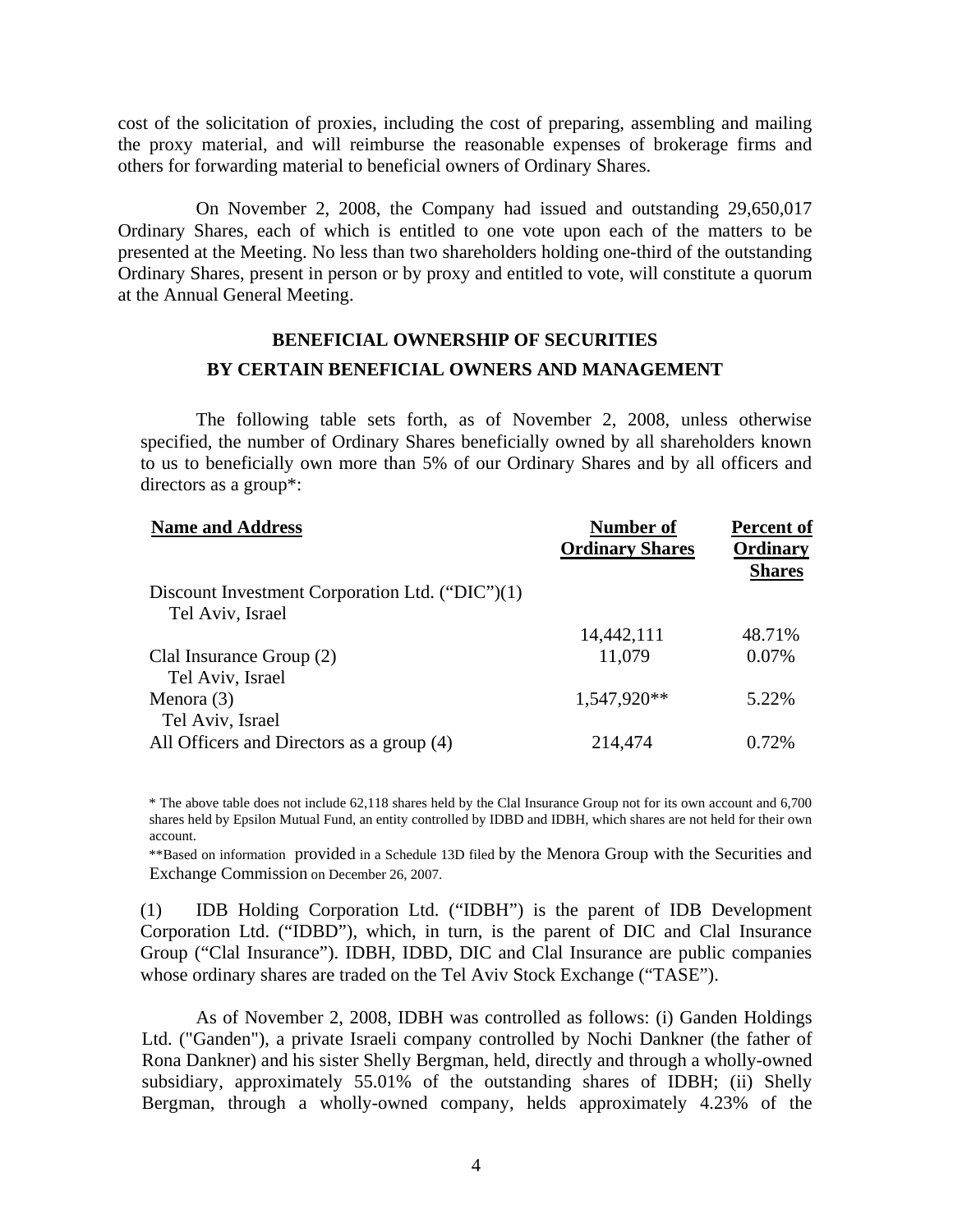outstanding shares of IDBH; (iii) Avraham Livnat Ltd. ("Livnat"), a private Israeli company controlled by Avraham Livnat helds, directly and through a wholly-owned subsidiary, approximately 13.34% of the outstanding shares of IDBH; and (iv) Manor Holdings BA Ltd. ("Manor"), a private company controlled by Ruth Manor and Isaak Manor held, directly and through a majority-owned subsidiary, approximately 13.33% of the outstanding shares of IDBH. In addition, Ytzhak Dankner, father of Nochi Dankner and Shelly Bergman, helds indirectly approximately 3.32% of the outstanding shares of IDBH.

Subsidiaries of Ganden, Livnat and Manor have entered into a shareholders' agreement with respect to shares of IDBH constituting 31.02%, 10.34% and 10.34%, respectively, of the outstanding shares of IDBH for the purpose of maintaining and exercising control of IDBH as a group. Their additional holdings in IDBH are not subject to the shareholders' agreement. The term of the shareholders' agreement expires in May 2023.

Based on the foregoing, IDBH (by reason of its control of IDBD, and by reason of IDBD's control of DIC), Ganden, Manor and Livnat (by reason of their control of IDBH) and Nochi Dankner, Shelly Bergman, Ruth Manor, Isaak Manor and Avraham Livnat (by reason of their control of Ganden, Manor and Livnat, respectively) may be deemed to share with DIC the power to vote and dispose of Elron's ordinary shares held by DIC.

Certain of the foregoing shares of IDBH have been pledged in favor of certain financial institutions as collateral for loans taken to finance part of the purchase price of such shares. Upon certain events of default, these financial institutions may foreclose on the loans and assume ownership of or sell the shares.

Nochi Dankner is the Chairman of IDBH, IDBD and DIC and a director of Clal Insurance and Elron. Zehava Dankner (the mother of Nochi Dankner) is a director of IDBH, IDBD and DIC. Rona Dankner (the daughter of Nochi Dankner) is a director of Elron. Zvi Livnat (a son of Avraham Livnat) is a director of IDBH, IDBD and DIC. Shay Livnat (a son of Avraham Livnat) is a director of IDBD, Clal Insurance and Elron. Isaak Manor (the husband of Ruth Manor) is a director of IDBH, IDBD, DIC and Clal Insurance and Dori Manor (the son of Isaac and Ruth Manor) is a director of IDBH, IDBD, DIC and Elron.

DIC's address is 3 Azrieli Center, 44th floor, Tel Aviv 67023, Israel.

 (2) The Clal Insurance Group is comprised of Clal Insurance and its subsidiary companies, which are deemed to be major shareholders of the Company. Clal Insurance is majority owned by IDBD, the parent company of DIC, which in turn is a controlling shareholder of the Company. As of November 2, 2008, the other major shareholder of Clal Insurance was Bank Hapoalim, which held approximately 10.06% of Clal's shares (including holdings of mutual and provident funds that are controlled by Bank Hapoalim B.M.). None of the remaining shareholders of Clal insurance held more than 5% of its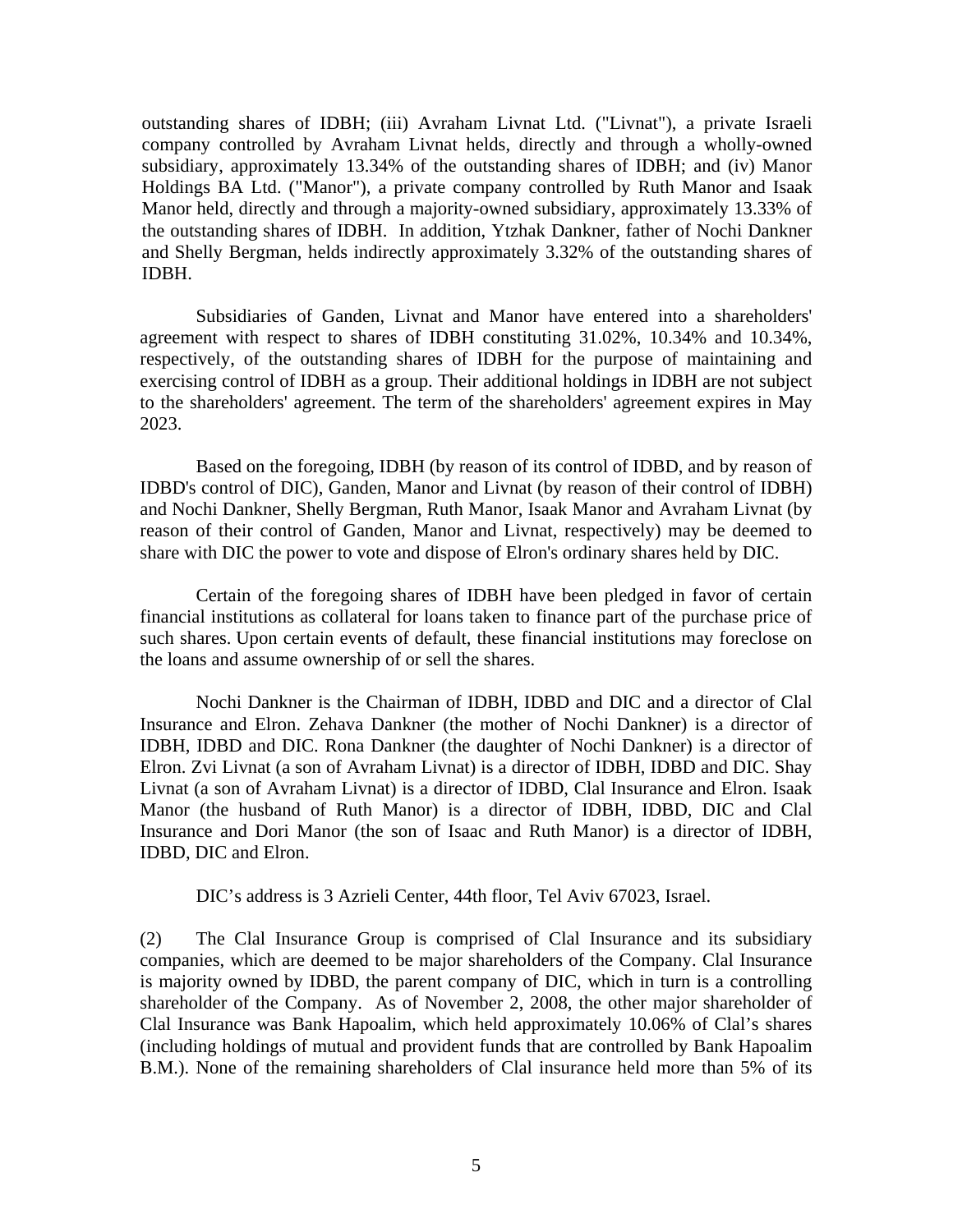shares. The above holdings exclude 139,917 ordinary shares held by Clal Insurance on behalf of mutual funds and not for its own (nostro) account.

The Clal Insurance Group's address is 48 Menachem Begin Rd., Clal Development Bldg., Tel Aviv, Israel.

(3) Based on a Schedule 13D filed on December 26, 2007, the Menora Group consists of Menora Mivtachim Holdings Ltd. and its subsidiary companies, an insurance group, controlled by Menahem Gurevitch who, as of December 12, 2007, owns, directly and indirectly, 63.6% of the shares of Menora Mivtachim Holdings Ltd.

The Menora Group's address is 115 Allenby Street, Tel Aviv, L3 61008, Israel.

(4) This amount includes 211,250 shares underlying options that are currently exercisable or that will become exercisable within 60 days of November 2, 2008. This amount does not include any shares that may be deemed to be beneficially owned by directors by virtue of their affiliation with DIC.

#### **ITEM I-ELECTION OF DIRECTORS**

The Board of Directors has nominated the ten (10) individuals named below to be elected as directors, all of whom currently serve as directors of the Company. The directors nominated in this Proxy Statement, together with two external directors (as defined by the Israeli Companies Law, 1999 ("Companies Law")), Mr. Yaacov Goldman (whose second term expires in 2009) and Mr. Gad Arbel (whose initial term expires in October 2011), shall constitute the entire Board of Directors.

Duly executed proxies (other than those directing the proxy holders not to vote for all or certain of the listed nominees) will be voted for the election of each of the ten (10) nominees, to hold office until the next annual meeting of shareholders and until his or her successor shall have duly taken office, or such earlier time as he or she shall resign or be removed from the Board pursuant to the terms of the Articles of Association of the Company or the Companies Law.

If any of the nominees should be unable to serve, the proxies will be voted for the election of such other person or persons as shall be determined by the persons named in the proxy in accordance with their judgment. The Company is unaware of any reason why any of the nominees, if elected, should not be able to serve as a director.

The nominees, the years in which they first became directors and their ages are set forth below: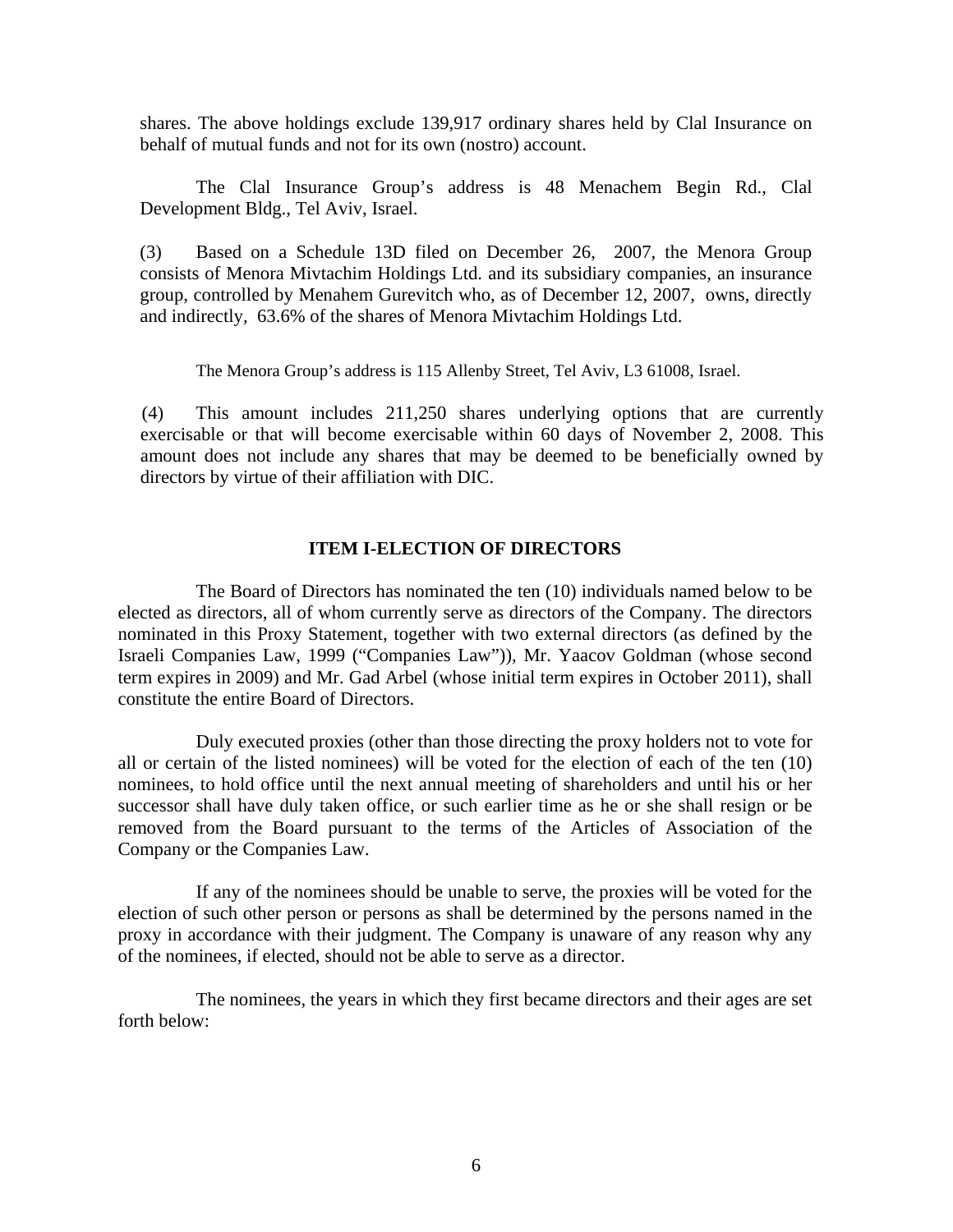| <b>Name</b>            | <b>Year Became Director</b> | <u>Age</u> |
|------------------------|-----------------------------|------------|
| Arie Mientkavich       | 2007                        | 66         |
| Avraham Asheri         | 1999                        | 70         |
| Prof. Gabi Barbash     | 2003                        | 59         |
| Ari Bronshtein         | 2006                        | 39         |
| Rona Dankner           | 2008                        | 25         |
| Ami Erel               | 1999                        | 61         |
| <b>Avraham Fischer</b> | 2003                        | 51         |
| <b>Shay Livnat</b>     | 2005                        | 50         |
| Dori Manor             | 2003                        | 41         |
| Arie Ovadia            | 2007                        | 59         |
|                        |                             |            |

*Arie Mientkavich* joined Elron as Chairman of the Board of Directors in January 2007. He has served as deputy chairman of the board of IDBH since May 2006 and also serves as chairman of the boards of RDC Ltd., Medingo Ltd., Clal Tourism Ltd. and as a director of the board of Given Imaging Ltd. He has also served as the deputy chairman of the board of Gazit Globe Ltd and chairman of the board of Gazit Globe Israel (Development) Ltd. since July 2006.

From November 1997 to January 2006, Mr. Mientkavich served as chairman of the board of Israel Discount Bank Ltd. and several of its major subsidiaries which includes the Israel Discount Bank of NY and the Mercantile Discount Bank. From 1987 to 1997, he served as active chairman of the board of the Israel Securities Authority, the Israeli equivalent of the SEC. From 1979 to 1987, Mr. Mientkavich served as general counsel to the Israeli Ministry of Finance. During the years 1972 through 1979, he served in a number of positions in the Israeli Ministry of Finance. Mr. Mientkavich was also a member of the board of the Israel Land Administration and of El Al Israel Airlines. Mr. Mientkavich is chairman of the board of trustees of the Academy of the Quality of Government Movement (the "Movement") in Israel, and was honored with the award of Knight of Quality Government in 1995 by the Movement. He is also chairman of the Public Council of Yad Sarah, a voluntary organization in the field of humanitarian support of public health. In addition, Mr. Mientkavich serves as chairman of the Public Committee, in conjunction with the Yad VeShem Holocaust Center, for the documentation of the contribution of the Holocaust Survivors to the Establishment of the State of Israel and has been active in the organization of the annual March of the Living to the concentration camps. In addition, Mr. Mientkavich is a member of each of the Licenses Committee and Advisory Committee of the Bank of Israel and serves on the Advisory Board of the Israel Defense College.

Mr. Mientkavich holds degrees in Political Science and in Law from The Hebrew University of Jerusalem, and was admitted to the Israeli Bar in 1972.

*Avraham Asheri* joined Elron as a director in December 1999. He serves as the Chairman of our Audit Committee. He is an economic and financial advisor. Mr. Asheri is a member of the boards of directors of Discount Mortgage Bank Ltd., Africa Israel Investments Ltd., Elbit Systems Ltd., Koor Industries Ltd. and Mikronet Ltd. Mr. Asheri was the president and chief Executive Officer of Israel Discount Bank from November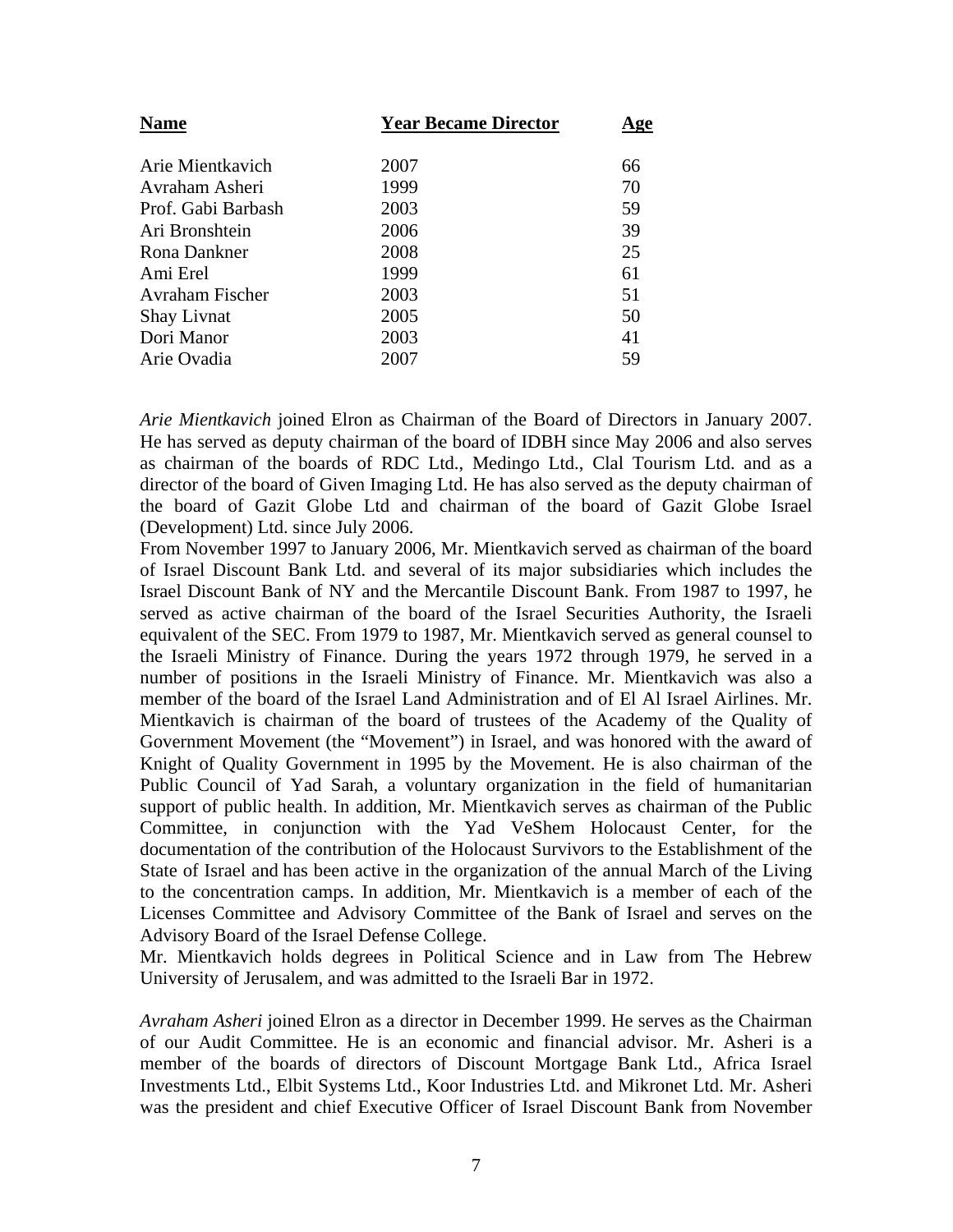1991 until July 1998. Prior to joining Israel Discount Bank in 1983 as senior executive vice president and as a member of its management committee, Mr. Asheri held the position of Director General of the Ministry of Industry and Trade. During his 23 years at the Ministry of Industry and Trade and at the Ministry of Finance, Mr. Asheri held several key offices in Israel and abroad, including managing director of the Investment Center in Israel, and Trade Commissioner of Israel to the United States. Mr. Asheri holds a Bachelors degree in Economics and Political Science from The Hebrew University of Jerusalem.

*Prof. Gabi Barbash* joined Elron as a director in May 2003. Since 1999, Prof. Barbash has been director general of the Tel-Aviv Sourasky Medical Center, and between 2000 and 2003, he served as chairman of the board of directors of Teuza Venture Capital Fund. Between 1998 and 2000, Prof. Barbash was the chairman of the Israeli National Transplant Center. Between 1996 and 1999, Prof. Barbash served as the director general of the Israeli Ministry of Health. From 1995 to 1998, Prof. Barbash was a member of the Scientific Committee of the Interdisciplinary Center for Technological Analysis and Forecasting at Tel Aviv University. Prof. Barbash was the director general of the Sourasky Medical Center from 1993 and 1996. In addition, from 1986 to 1993, Prof. Barbash was the deputy director of the Sheba Medical Center and from 1990 to 1993, he was director of the Rehabilitation Hospital of the Sheba Medical Center. Prof. Barbash holds an M.D. degree from The Hebrew University of Jerusalem, Hadassah Medical School and a Masters degree in Public Health from Harvard University.

*Ari Bronshtein* joined Elron as a director in March 2006. In January 2006, Mr. Bronshtein joined DIC as vice president. From 2004 to 2005, Mr. Bronshtein served as vice president and head of the Economics and Business Development division of Bezeq. From 2000 to 2003, Mr. Bronshtein served as Director of Finance and Investments at Bezeq. Mr. Bronshtein has previously served as a director of Bezeq International Ltd., Xpert Systems Ltd. and Simcha Urieli & Sons Engineering & Construction Company Ltd. In addition, Mr. Bronshtein has served as an external director and member of the investment committee of Dash Mutual Fund Management Ltd. and as an external director and chairman of the investment committee of Koor-Tadiran Gemel. Mr. Bronshtein has also served as chairman of the investment committee of Stage One and as a member of the investment committee of Eurofund, both venture capital funds. Mr. Bronshtein currently serves as a director of American Israeli Paper Mills Ltd., and other companies within the DIC group Mr. Bronshtein holds a Bachelors degree in Finance and Management and a Masters degree in Finance and Accounting, both from Tel Aviv University.

*Rona Dankner* joined Elron as director in October 2008. Ms. Dankner serves as Portfolio Companies Liaison at DIC, a role which entails direct involvement in the activities of DIC's portfolio companies and collaboration with senior management in ongoing strategic and financial activities. In this capacity, Ms. Dankner collaborates with management at Koor Industries Ltd. in monitoring portfolio companies and investment opportunities, and serves as an Executive Assistant to the Chairman of Shufersal and Property & Building Corporation Ltd. Ms. Dankner has a B.A. in Business Administration from the Interdisciplinary Center in Herzeliya, Israel.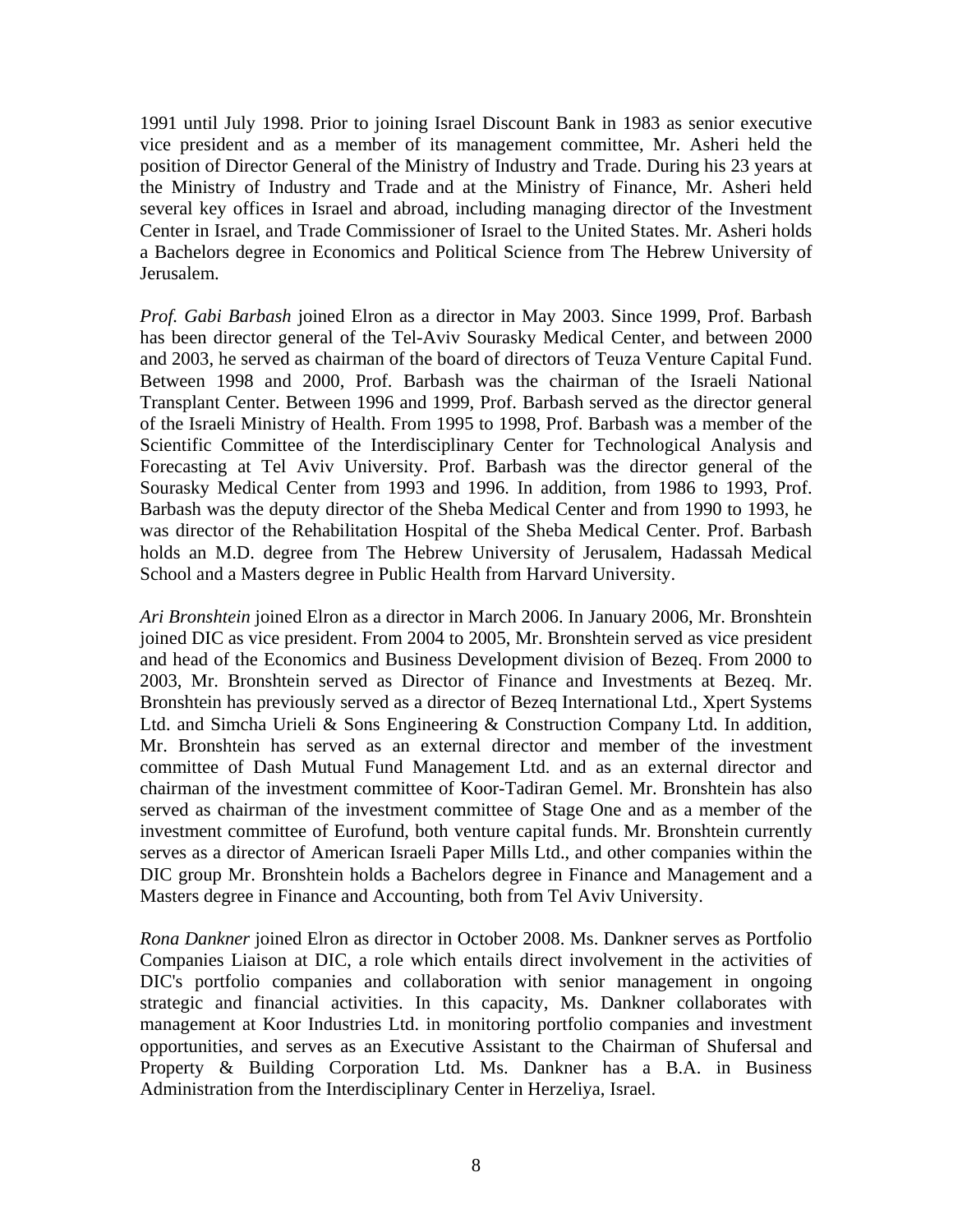*Ami Erel* served as the Chairman of our Board of Directors from November 1999 through January 2007 and continues to serve as a director of Elron. He also served as our Chief Executive Officer from November 1999 to December 2001. Mr. Erel has served as President and Chief Executive Officer of DIC since June 1, 2001 and from March 2007 through December 2007, he also served as Chief Executive Officer of NetVision Ltd. ("NetVision"). Currently, Mr. Erel is chairman of the board of directors of Cellcom Israel Ltd., NetVision. and Koor Industries Ltd. and serves as a director of Property and Building Corporation Ltd., Shufersal Ltd. and Makheshim Agan Industries Ltd. In addition, Mr. Erel serves as the chairman or a member of the boards of directors of various other subsidiaries and affiliates of DIC and Elron. Since January 2005, Mr. Erel has served as chairman of the executive committee of the Manufacturers Association of Israel. From January 2000 to January 2004, Mr. Erel served as chairman of the board of Israel Association of Electronics & Information Industries. Mr. Erel holds a B.Sc. in Electrical Engineering from the Technion, Israel Institute of Technology.

*Avraham Fischer* joined Elron as a director in August 2003. He is the Executive Vice President of IDBH, the deputy Chairman of IDBD, Co-Chief Executive Officer of Clal Industries and Investments Ltd. ("CII") and Chairman of Clal Biotechnology Industries Ltd. In addition, he is a partner of Fischer, Behar, Chen & Co., a leading Israeli law firm. Mr. Fischer is the co-founder and co-Chairman of Ganden Tourism and Aviation Ltd., a company holding investments in Israeli companies, operating primarily in the field of tourism, and is the co-founder and vice chairman of Ganden Holdings Ltd., which is the principal shareholder of IDBH. He serves as a director of CII, IDBH, DIC, Koor Industries Ltd., Makhteshim Agam Industries, American Israeli Paper Mills Ltd. and several other companies. Mr. Fischer is a co-chairman of "Matan – Your Way to Give," a non-profit organization. Mr. Fischer holds an LL.B. degree from the Tel Aviv University and is a member of the Israeli bar association.

*Shay Livnat* joined Elron as a director in June 2005 and is the founder, President & CEO of Zoe Holdings Ltd. Mr. Livnat is also the founder and co-chairman of UPS Israel and UTI (Isuzu) Israel and serves as director and Vice President of Taavura Holding Ltd. Currently Mr. Livnat serves as a director of various private and public companies including IDB Development, CII, Clal Insurance, Cellcom Israel Ltd. and Taavura Cement Containers Ltd. Mr. Livnat serves as a board member at the University of Haifa and the Tel-Aviv Jaffa College. Between 1988 and 1998, Mr. Livnat was the managing director of Tashtit Ltd. (DAF, Liebherr) and vice president of the Taavura Group. Mr. Livnat holds a B.Sc. in Electrical Engineering from Fairleigh Dickinson University.

*Dori Manor* joined Elron as a director in August 2003. He has served as Chief Executive Officer of David Lubinski Ltd., a group of automotive companies, since 2000, and was the Vice President from 1997 until 2000 and Assistant Director from 1994 until 1996. During 1994 and 1995, he served as a director of Morasco Ltd. During 1992 and 1993, he was engaged as an Industrial Engineering consultant for Factory Design Ltd. Mr. Manor serves as a director of IDBH, IDBD, DIC and Clal Industries and Investments Ltd. Mr. Manor received an MBA degree from the European Institute of Business Administration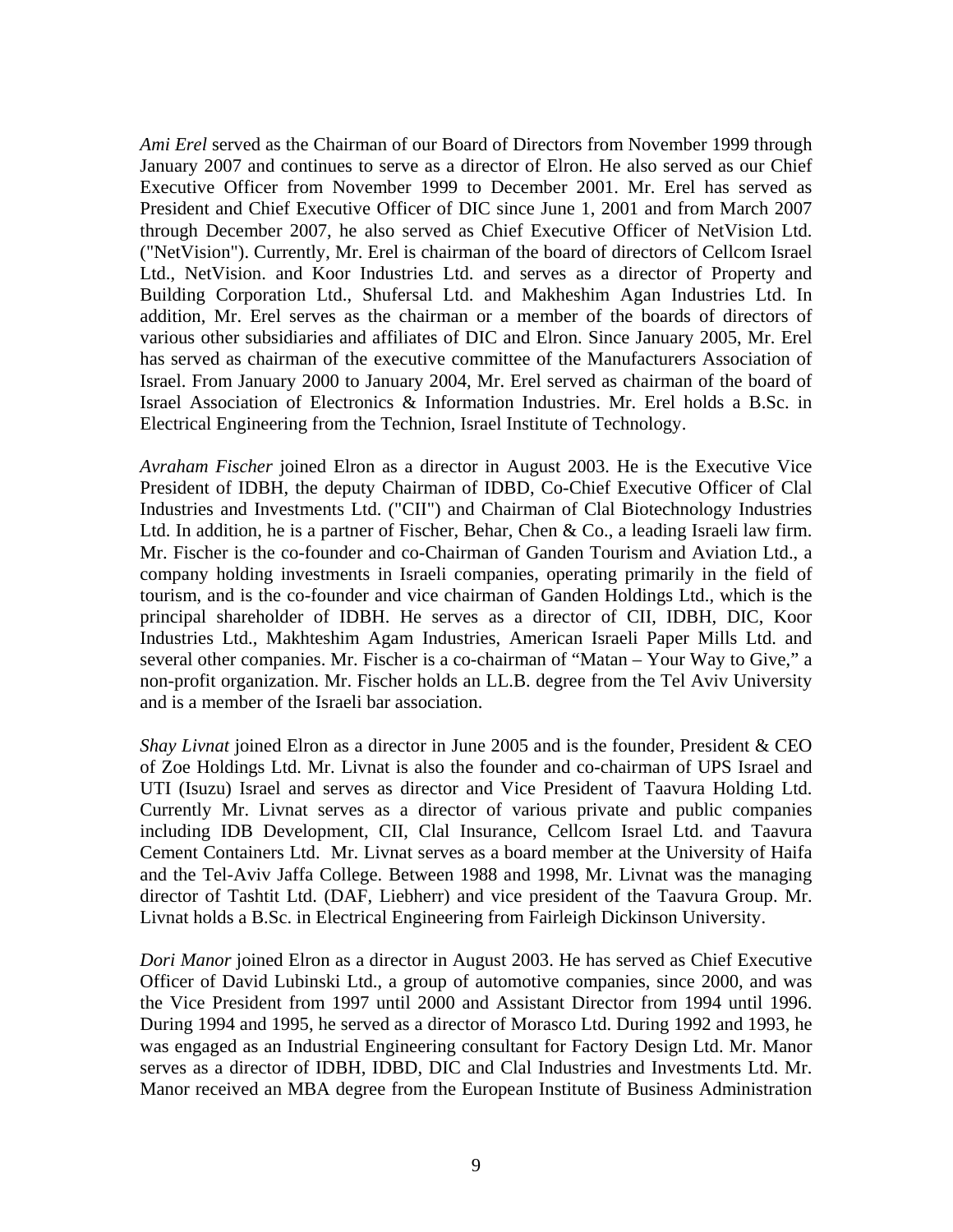(INSEAD) in Fontainebleau, France, in 1996 and a Bachelor of Science degree in Industrial Engineering from Tel Aviv University in 1993.

*Dr. Arie Ovadia* joined Elron as a director in March 2007. Dr. Ovadia has, during the last five years, served as chairman of The Phoenix Holdings Ltd., acted as an advisor to corporations and served as a member of the Israel Accounting Standards Board. He is a director of Straus Elite Ltd., Orda Print Industries Ltd., Tadiran Communications Ltd., Mehedrin Ltd., Carmel Olefins Ltd., Giron Ltd., Scaelix Corporation Ltd. and Destiny Investments Ltd. He holds a Ph.D. in Economics from the University of Pennsylvania, Wharton School.

It is proposed that at the Annual Meeting, the following Resolution be adopted:

"**RESOLVED**, that the ten (10) nominees proposed in the Proxy Statement, dated November 24, 2008 as directors be, and each of them hereby is, elected to hold office until the next annual meeting of shareholders and until his or her successor shall have duly taken office, or such earlier time as he or she shall resign or be removed from the Board pursuant to the terms of the Articles of Association of the Company or the Companies Law."

The affirmative vote of shareholders represented at the Meeting in person or by proxy and holding Ordinary Shares conferring in the aggregate at least a majority of the votes actually cast is necessary for the election of the ten (10) nominees to the Board of Directors.

**The Board of Directors recommends a vote FOR all the nominees to the Board of Directors.** 

#### **ITEM 2 - APPROVAL OF APPOINTMENT OF KOST FORER GABBAY & KASIERER, A MEMBER OF ERNST & YOUNG GLOBAL**

Kost Forer Gabbay & Kasierer, a Member Firm of Ernst & Young Global, Certified Public Accountants (Israel), has been nominated by the Audit Committee and the Board of Directors of the Company for appointment as the auditors of the Company until the next annual general meeting of the Company. Kost Forer Gabbay & Kasierer, a Member Firm of Ernst & Young Global has no relationship with the Company except as auditors and as providers of tax related services provided to the Company from time to time.

It is proposed that at the Annual General Meeting, the following Resolution be adopted:

"**RESOLVED**, that the Company's auditors, Kost Forer Gabbay & Kasierer, a Member Firm of Ernst & Young Global be, and they hereby are, reappointed as auditors of the Company until the next annual general meeting of the Company and that the Audit Committee and the Board of Directors be, and hereby are authorized to determine the fees of said auditors."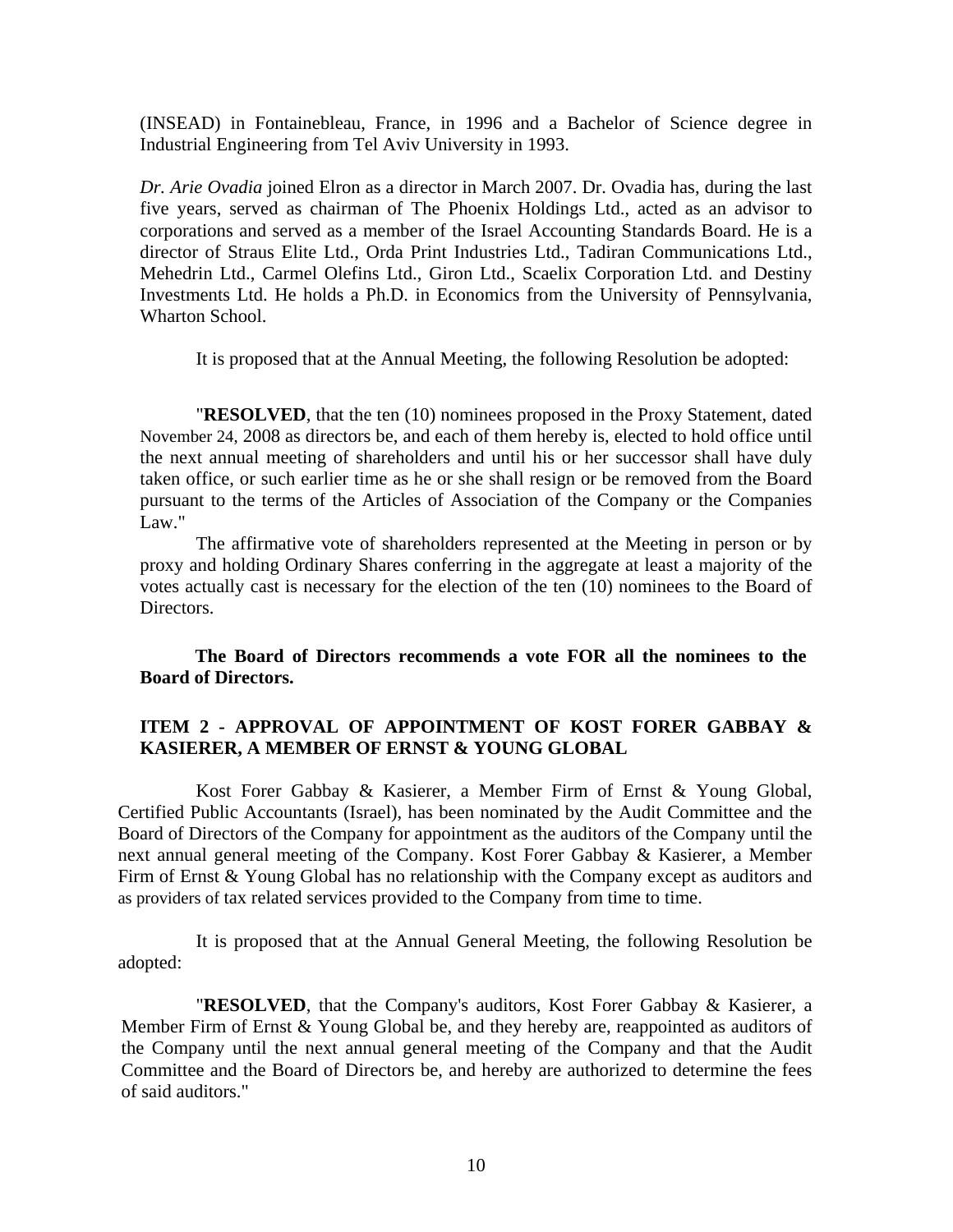The affirmative vote of the holders of a majority of the Ordinary Shares represented at the Meeting in person or by proxy and voting thereon is required to adopt the Resolution appointing Kost Forer Gabbay & Kasierer, a Member Firm of Ernst & Young Global as auditors of the Company.

#### **The Audit Committee and the Board of Directors recommend a vote FOR approval of this proposed Resolution.**

#### **ITEM 3-CONSIDERATlON OF THE AUDITORS' REPORT, THE DIRECTORS' REPORT AND THE FINANCIAL STATEMENTS**

At the Annual General Meeting, the Auditors' Report, the Management Report and the Financial Statements of the Company for the fiscal year ended December 31, 2007 will be presented.

The Annual Report for 2007 including the Financial Statements, Auditors' Report and the Management Report for 2007 have been provided to the shareholders prior to the mailing of this Proxy Statement.

By Order of the Board of Directors,

ARIE MIENTKAVICH DORON BIRGER

PORON BIALLER

*Chairman of the Board of Directors President & Chief Executive Officer* 

November 24, 2008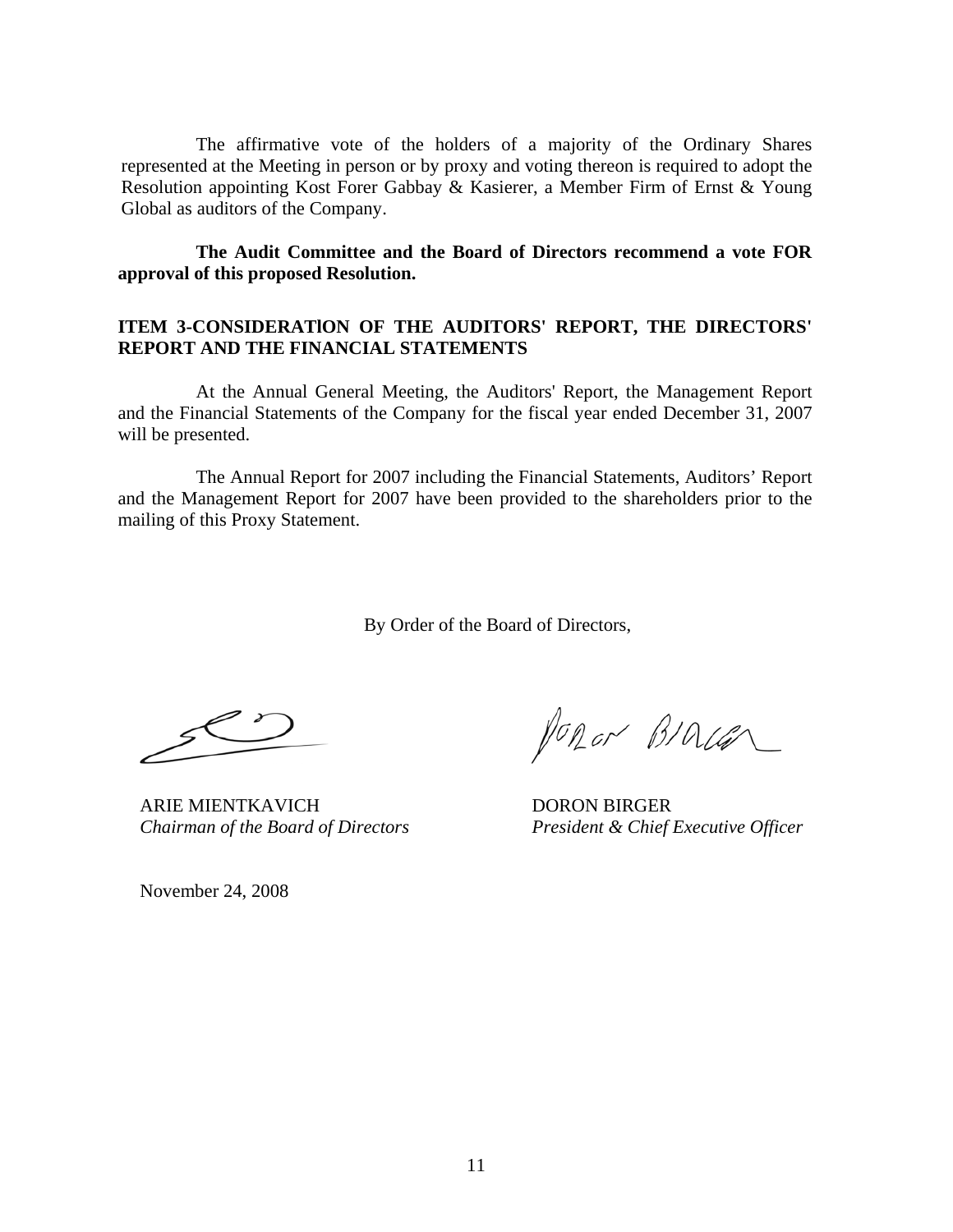|--|

# **ELRON ELECTRONIC INDUSTRIES LTD.**

**December 24, 2008**

## Please sign, date and mail your proxy card in the envelope provided as soon as possible.

Please detach along perforated line and mail in the envelope provided.

21030000000000000000 0 122408

| PLEASE SIGN, DATE AND RETURN PROMPTLY IN THE ENCLOSED ENVELOPE. PLEASE MARK YOUR VOTE IN BLUE OR BLACK INK AS SHOWN HERE  X                                                                                                                                                                                                                                                                                                                                                                                                                                                                                                                                                                                                                                                                                                                                                                                                                                                                                                                                                                                                                                                                                           |                                                                                                                                                                                                                                                                                                                                                                                                                                                                                           |  |  |  |
|-----------------------------------------------------------------------------------------------------------------------------------------------------------------------------------------------------------------------------------------------------------------------------------------------------------------------------------------------------------------------------------------------------------------------------------------------------------------------------------------------------------------------------------------------------------------------------------------------------------------------------------------------------------------------------------------------------------------------------------------------------------------------------------------------------------------------------------------------------------------------------------------------------------------------------------------------------------------------------------------------------------------------------------------------------------------------------------------------------------------------------------------------------------------------------------------------------------------------|-------------------------------------------------------------------------------------------------------------------------------------------------------------------------------------------------------------------------------------------------------------------------------------------------------------------------------------------------------------------------------------------------------------------------------------------------------------------------------------------|--|--|--|
| 1. To elect the following nominees to hold office as directors until the next annual meeting of<br>shareholders and until his or her successor shall have duly taken office, or such earlier time as<br>he or she shall resign or be removed from the Board pursuant to the terms of the Articles of<br>Association of the Company or the Companies Law:<br>NOMINEES:<br>$\bigcirc$ Arie Mientkavich<br><b>FOR ALL NOMINEES</b><br>$\bigcirc$ Avraham Asheri<br>$\bigcirc$ Prof. Gabi Barbash<br><b>WITHHOLD AUTHORITY</b><br><b>FOR ALL NOMINEES</b><br>$\bigcirc$ Ari Bronshtein<br>$\bigcirc$ Rona Dankner<br>FOR ALL EXCEPT<br>$\bigcirc$ Ami Erel<br>(See instructions below)<br>$\bigcirc$ Avraham Fischer<br>$\circ$ Shay Livnat<br>$\bigcirc$ Dori Manor<br>$\bigcirc$ Arie Ovadia<br>INSTRUCTIONS: To withhold authority to vote for any individual nominee(s), mark "FOR ALL EXCEPT"<br>and fill in the circle next to each nominee you wish to withhold, as shown here:<br>To change the address on your account, please check the box at right and<br>indicate your new address in the address space above. Please note that<br>changes to the registered name(s) on the account may not be submitted via | FOR AGAINST ABSTAIN<br>2. To appoint Kost Forer, Gabbay & Kasierer, a Member of Ernst &<br>Young Global, as the Company's auditors until the next annual<br>general meeting of the Company and to authorize the Audit<br>Committee and the Board of Directors to determine the audit<br>fees.<br>The shares represented by the Proxy will be voted in the manner directed, and if<br>no instructions to the contrary are indicated, will be voted "FOR" in each<br>Proposal listed above. |  |  |  |
| this method.                                                                                                                                                                                                                                                                                                                                                                                                                                                                                                                                                                                                                                                                                                                                                                                                                                                                                                                                                                                                                                                                                                                                                                                                          |                                                                                                                                                                                                                                                                                                                                                                                                                                                                                           |  |  |  |
| Date:<br>Signature of Shareholder                                                                                                                                                                                                                                                                                                                                                                                                                                                                                                                                                                                                                                                                                                                                                                                                                                                                                                                                                                                                                                                                                                                                                                                     | Signature of Shareholder<br>Date:                                                                                                                                                                                                                                                                                                                                                                                                                                                         |  |  |  |
|                                                                                                                                                                                                                                                                                                                                                                                                                                                                                                                                                                                                                                                                                                                                                                                                                                                                                                                                                                                                                                                                                                                                                                                                                       | Note: Please sign exactly as your name or names appear on this Proxy. When shares are held jointly, each holder should sign. When signing as executor, administrator, attorney, trustee or guardian, please give<br>full title as such. If the signer is a corporation, please sign full corporate name by duly authorized officer, giving full title as such. If signer is a partnership, please sign in partnership name by authorized person.                                          |  |  |  |